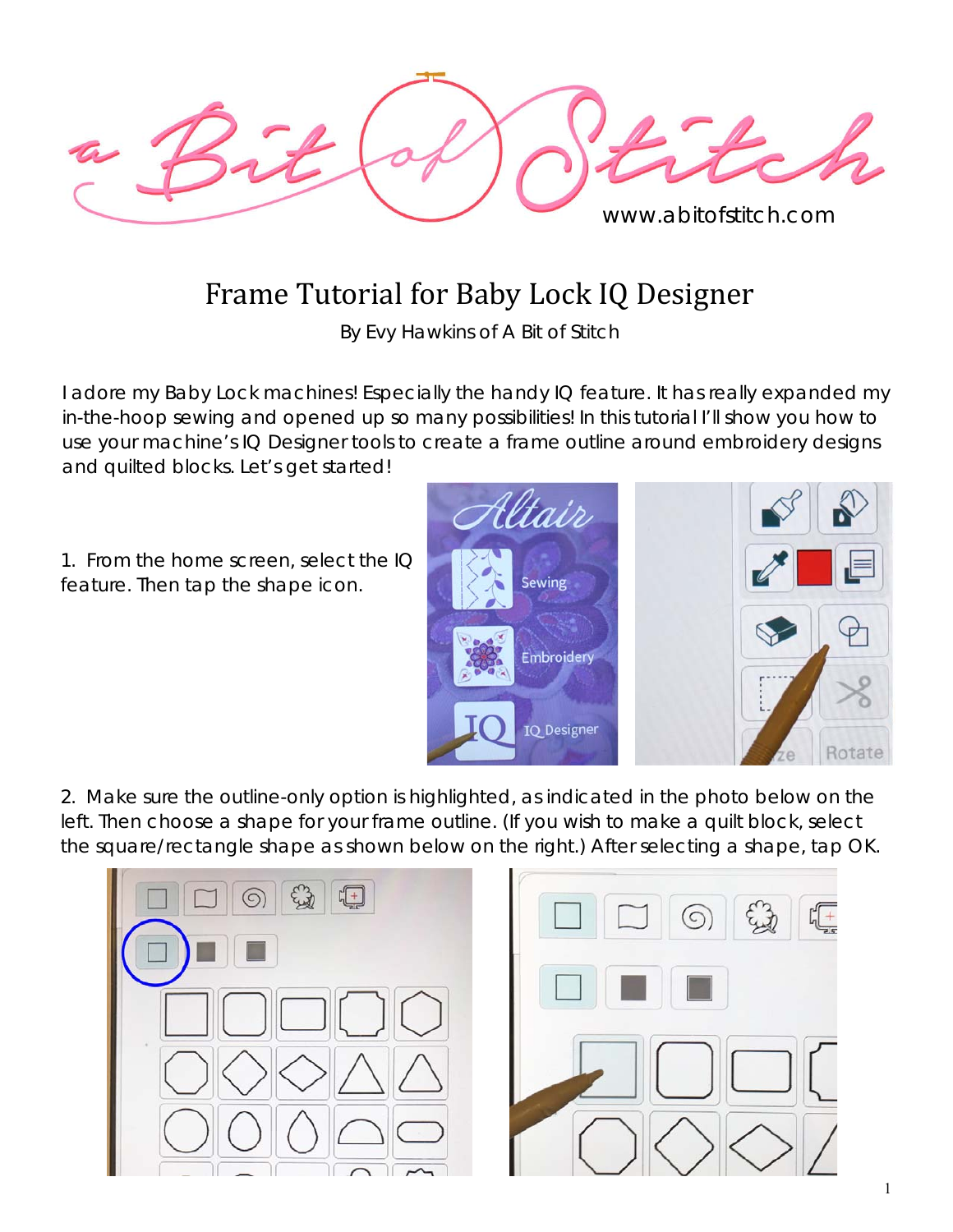3. Tap the size icon. Re-size your chosen shape using the re-sizing tools. *Note - If you are creating a block outline for the free design included in this download for use with the "Sew Thankful" blog post by A Bit of Stitch, re-size the block to 10.78" x 6.73". You will need to use your 8x12 hoop*.



4. After re-sizing the shape, tap OK and then tap NEXT.



5. Select the solid line (as shown below on the far left).

6. On the next screen, select the double dashed line (the second choice from the left). You also have the chance to change the thread color if you wish to. When finished, tap OK.

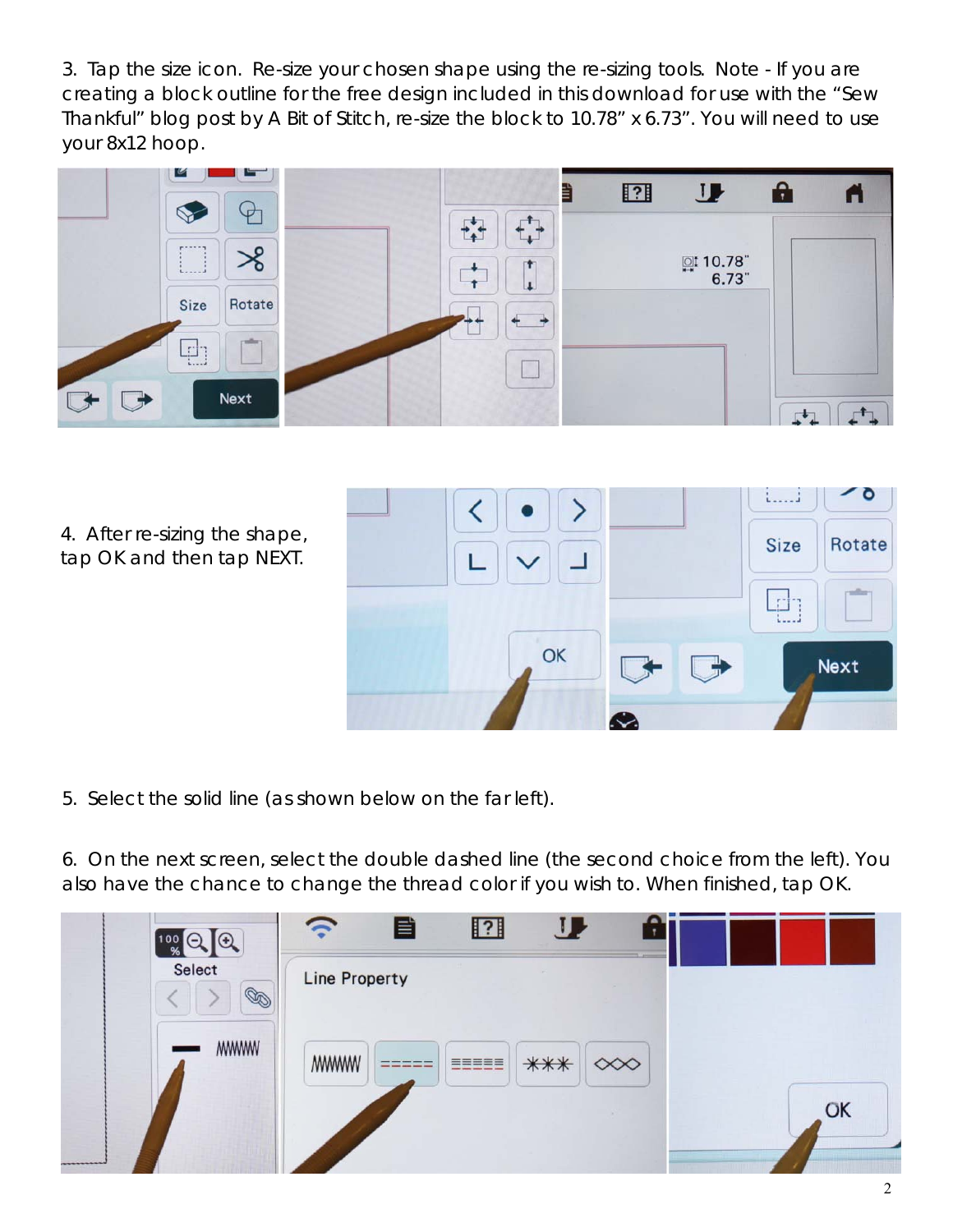7. The preview screen should now show your shape outline. You may wish to save your work by tapping the icon that looks like a pocket with an arrow pointing into it, then choosing to save either to USB or to the memory pocket of the machine. If *unsaved*, the next screen will display the message shown in the upper right corner of the group of photos on the right. Tap OK, tap SET, and then tap OK again.



8. The screen should now be prepared to finalize the embroidery design. At this point you will need to import the design you have chosen to frame. Do so by tapping ADD, then choosing the desired design from the USB option and tapping SET. Make sure the design you have imported is *centered* within the shape you created; then tap EMBROIDERY.

|    |                      |                                          |                                            |                                         | $\hat{\gamma}$<br>目                                     | $\mathbf{U}$<br>$\boxed{?}$                                                                   | $\mathbf{r}$<br>ñ                              |
|----|----------------------|------------------------------------------|--------------------------------------------|-----------------------------------------|---------------------------------------------------------|-----------------------------------------------------------------------------------------------|------------------------------------------------|
|    |                      |                                          |                                            |                                         | 图10.78<br>6.73"<br>$100 \bigcirc$ $\bigcirc$ $\bigcirc$ | $\boxed{\square!}$<br>9.94<br>¢<br>0.00"<br>5.80"<br>÷F.<br>$\circ$<br>$\cdot$ $\blacksquare$ | $\sqrt{w}$<br>中<br>0.00<br>$0.0^\circ$<br>Edit |
|    |                      |                                          |                                            |                                         |                                                         |                                                                                               | 1739 1739<br>Madeira Poly min                  |
|    |                      |                                          |                                            |                                         |                                                         |                                                                                               | 030<br>Embroidery                              |
|    | Select               |                                          |                                            |                                         |                                                         |                                                                                               | 214<br>Embroidery                              |
|    |                      |                                          |                                            |                                         |                                                         |                                                                                               | B43<br>Embroidery                              |
|    | Add<br><b>Delete</b> |                                          | <b>Memory</b>                              | Embroidery                              |                                                         |                                                                                               | 399<br>Embroidery                              |
|    |                      | $\bullet$                                |                                            |                                         |                                                         |                                                                                               | COS Embroidery                                 |
|    |                      |                                          |                                            |                                         |                                                         |                                                                                               | 399<br>Embroidery                              |
|    | Scroll               | roidery                                  | 005<br>Embroidery<br>$\overline{4}$<br>min | $\widehat{\phantom{0}}$<br>$\mathbf{I}$ |                                                         |                                                                                               | 5780<br>R-A Poly                               |
| ty | <b>Styles</b>        | $\prod_{\text{Designer}}$<br>roidery     | 399<br>Embroidery<br>$\overline{4}$        | 8                                       |                                                         |                                                                                               | 817<br>Embroidery<br>$\overline{2}$            |
| d  |                      | roidery<br>Ξ                             | 5780<br>R-A Poly<br>3                      | $\sqrt{2}$                              |                                                         |                                                                                               | 328<br>Embroidery<br>12                        |
|    | Western              | <i><b>iroidery</b></i><br>$\xi$<br>$\xi$ | 817<br>Embroidery                          | $\overline{2}$<br>$\checkmark$          |                                                         |                                                                                               | ∀                                              |
|    | Iways press wh       | rel                                      | $\mathbf{A}$<br>LMS                        | Set                                     |                                                         | $\sum_{i=1}^{n}$<br>Select<br>≺                                                               |                                                |
|    | ary unit.            |                                          | $\sim$                                     |                                         | Add<br>Delete                                           |                                                                                               | <b>Embroidery</b><br>Memory                    |
|    |                      |                                          |                                            |                                         |                                                         | $\bullet$                                                                                     |                                                |